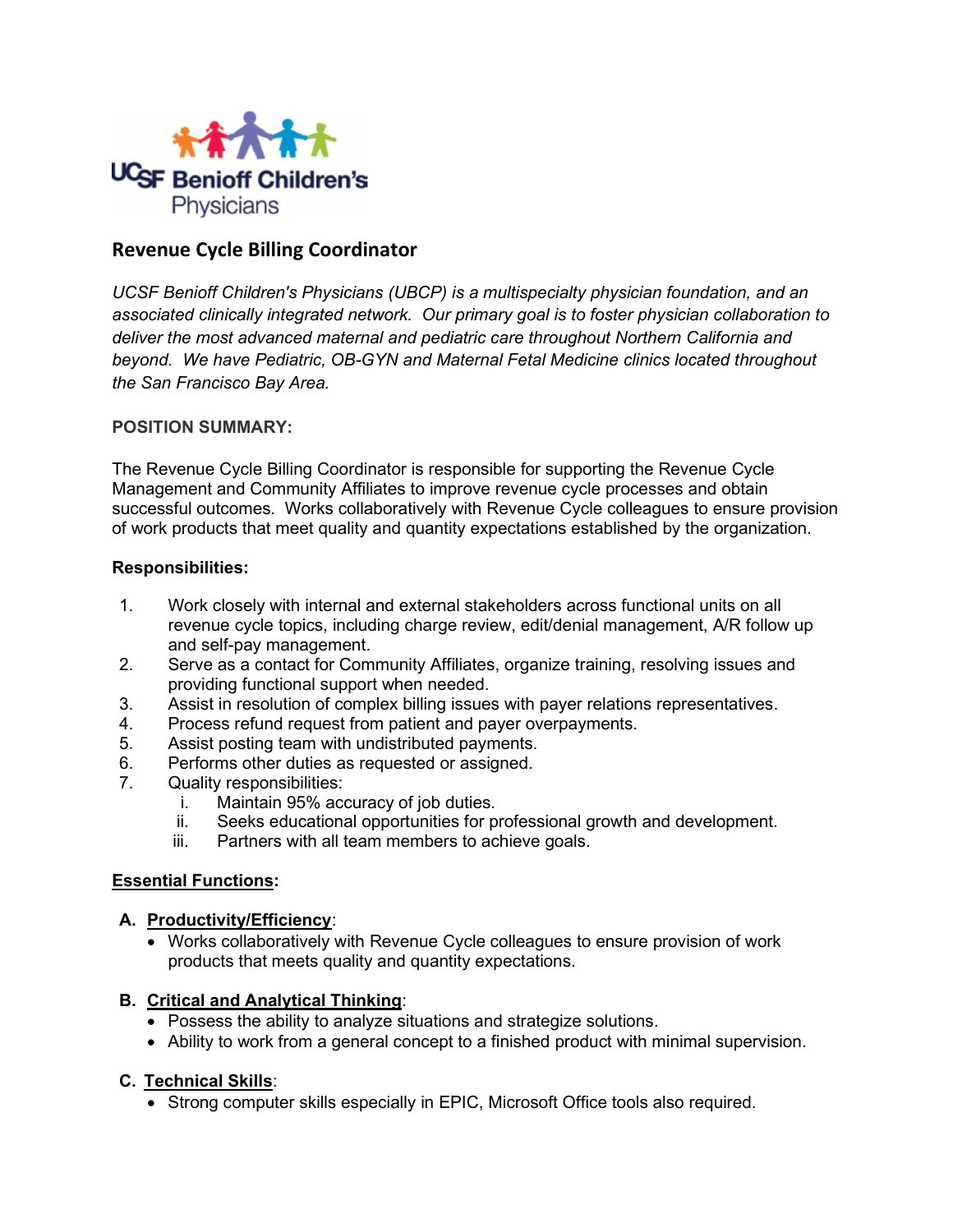### D. Communication (Oral and Written):

- Excellent verbal and written communication skills.
- Ability to demonstrate diplomacy in communication and use conflict resolution techniques.

## E. Professional Accountability:

- Engages in teamwork and collegial collaboration among all team members.
- Maintains positive working relationships with UBCP colleagues, and others.
- Ensures work product meets defined quality, quantity and timeliness expectations.

## F. Quality and Service:

- Monitors and addresses potential risk management and quality issues in a timely manner.
- Addresses quality and quantity requirements in an effective and timely manner.
- Maintains standards of service, productivity, safety, and security.
- Ensure Electronic Health Record (E.H.R.) optimization within the organization.
- Participate in initiatives to achieve performance on quality metrics set forth by the organization.

## G. Other Job Functions:

• Performs other duties as assigned.

## POSITION REQUIREMENTS:

### Skills:

Computer (Explorer, Excel, Word, Outlook, EPIC (or other EHR software).

### Ability:

- Multi-task and work independently.
- Assess and translate organization/customer needs into learning objectives and devise effective training solutions.
- Good communication skills both verbal and written.

# Education:

• High School/GED

# Knowledge:

- Knowledge of insurance billing and compliance with a high level of problem solving skills.
- Medical terminology, rules, and regulations relating to the Revenue Cycle.
- Understanding of managed care contracts, insurance and credentialing compliance

### Experience:

- 5+ years of healthcare accounts receivable experience with expertise in un-adjudicated claim management, appeals and pre-collections.
- Demonstrated ability to develop and train staff on process and procedures.

# ADDITIONAL INFORMATION